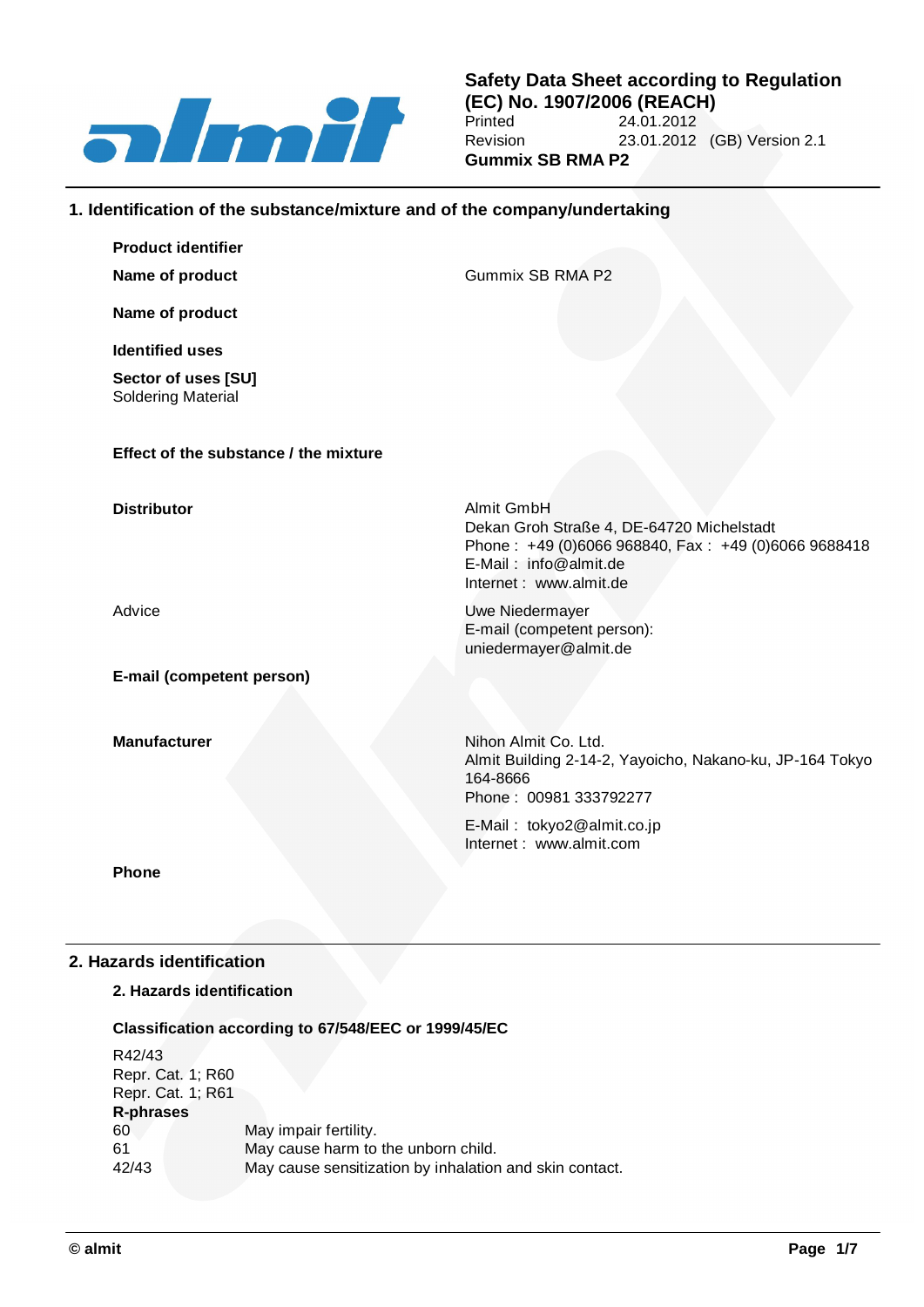

## **Additional hints Labelling according to Regulation (EC) No 1272/2008 [CLP/GHS]**



# **Signal word**

Danger

## **Hazard statements for health hazards**

| H317 | May cause an allergic skin reaction.                                       |
|------|----------------------------------------------------------------------------|
| H334 | May cause allergy or asthma symptoms or breathing difficulties if inhaled. |

## **Precautionary Statements**

### **Prevention**

| P261           | Avoid breathing dust/fume/gas/mist/vapours/spray.                                                                       |  |  |  |  |
|----------------|-------------------------------------------------------------------------------------------------------------------------|--|--|--|--|
| P280           | Wear protective gloves/protective clothing/eye protection/face protection.                                              |  |  |  |  |
| P285           | In case of inadequate ventilation wear respiratory protection.                                                          |  |  |  |  |
| Response       |                                                                                                                         |  |  |  |  |
| P302 + P352    | IF ON SKIN: Wash with plenty of soap and water.                                                                         |  |  |  |  |
| P304 + P341    | IF INHALED: If breathing is difficult, remove to fresh air and keep at rest in a position<br>comfortable for breathing. |  |  |  |  |
| P333 + P313    | If skin irritation or rash occurs: Get medical advice/attention.                                                        |  |  |  |  |
| <b>Storage</b> |                                                                                                                         |  |  |  |  |
| P403 + P235    | Store in a well-ventilated place. Keep cool.                                                                            |  |  |  |  |
|                |                                                                                                                         |  |  |  |  |

## **Supplemental Hazard information (EU)**

### **Health properties**

Repeated exposure may cause skin dryness or cracking.

### **Other hazards**

### **Adverse physicochemical effects**

The vapour of the product is heavier than air and may accumulate below ground level, in pits, channels and basements in higher concentration.

## **Adverse human health effects and symptoms**

Prolonged/repetitive skin contact may cause skin defattening or dermatitis. May cause sensitization in susceptible people. Inhalation of dust may cause irritation of the respiratory system.

### **Other adverse effects**

People who suffer from skin sensitazion problems, asthma, allergies, chronic or recurring respiratory illnesses should not be deployed in any process using this preparation. Process vapours can irritate airways, skin and eyes.

## **Information pertaining to special dangers for human and environment**

Harmful by inhalation, in contact with skin and if swallowed.

Danger of cumulative effects.

May cause heritable genetic damage.

Danger of serious damage to health by prolonged exposure.

May impair fertility.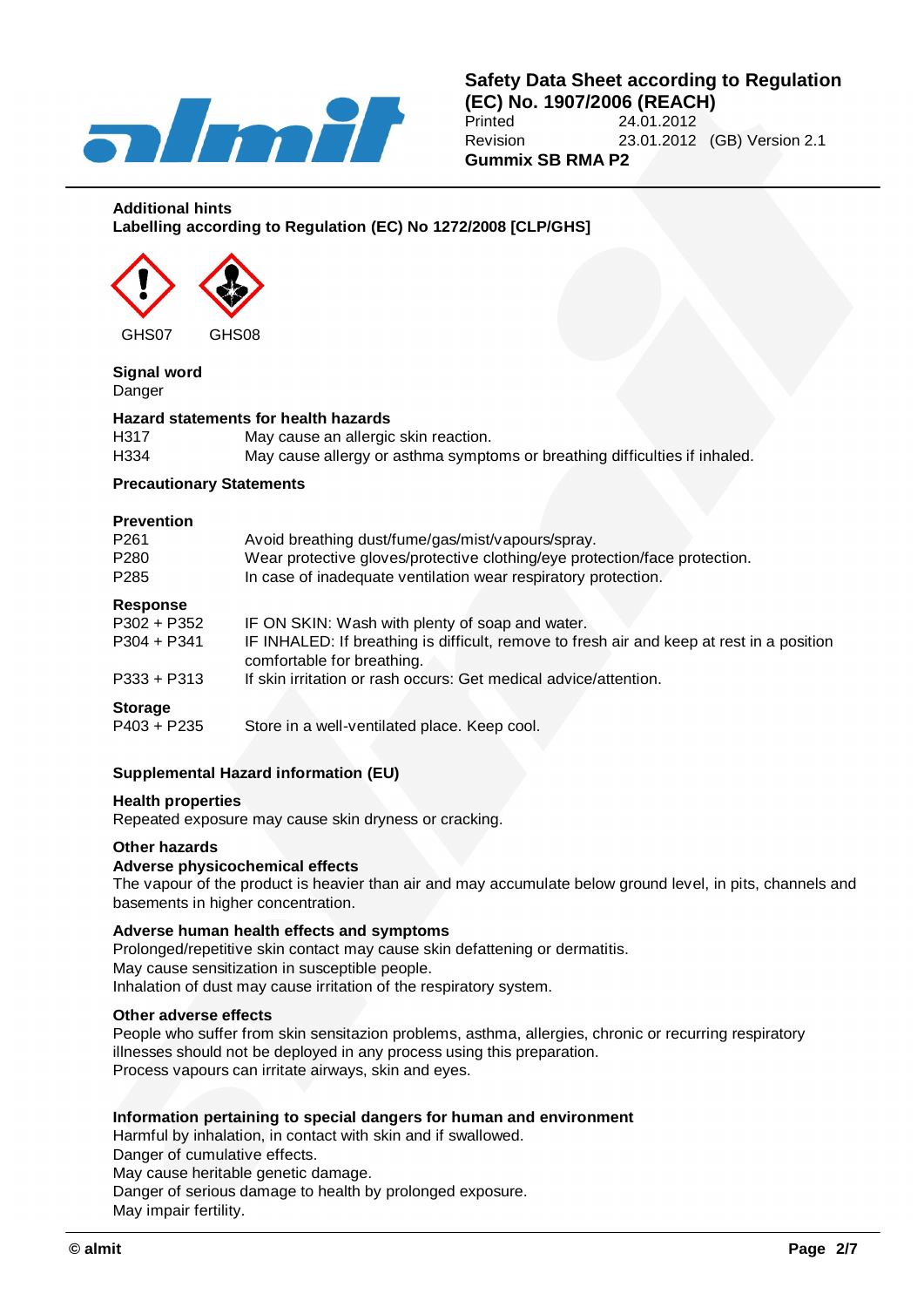

May cause harm to the unborn child.

## **3. Composition/information on ingredients**

### **REACH registration number**

### **Hazardous ingredients**

| <b>CAS No</b><br>Г%<br><b>EC No</b><br><b>Classification according to 67/548/EEC</b><br>Name<br>weight] |  |
|---------------------------------------------------------------------------------------------------------|--|
| 8050-09-7<br>232-475-7<br>$1,6 - 2,6$<br><b>R43</b><br>colophony                                        |  |
| 231-100-4<br>$38 - 42$<br>7439-92-1<br>lead                                                             |  |

### **4. First aid measures**

#### **General information**

Remove contaminated soaked clothing immediately. In case of allergic reactions, specially at respiratory tract, seek medical treatment immediately.

### **In case of inhalation**

Remove the casualty into fresh air and keep him immobile. If intensive inhalation of fumes seek medical treatment immediately.

#### **In case of skin contact**

In case of contact with skin wash off immediately with plenty of water. Consult a doctor if skin irritation persists.

#### **In case of eye contact**

In case of contact with eyes rinse with plenty of water carefully. In the event of persistent symptoms seek medical treatment.

#### **In case of ingestion**

Call for a doctor immediately. Rinse out mouth and give plenty of water to drink. Induce vomiting if patient is conscious, seek medical advice.

## **5. Firefighting measures**

### **Suitable extinguishing media**

Fire-extinguishing activities according to surrounding. Foam Dry fire-extinguishing substance Dry powder Carbon dioxide sand

### **Extinguishing media which must not be used for safety reasons** water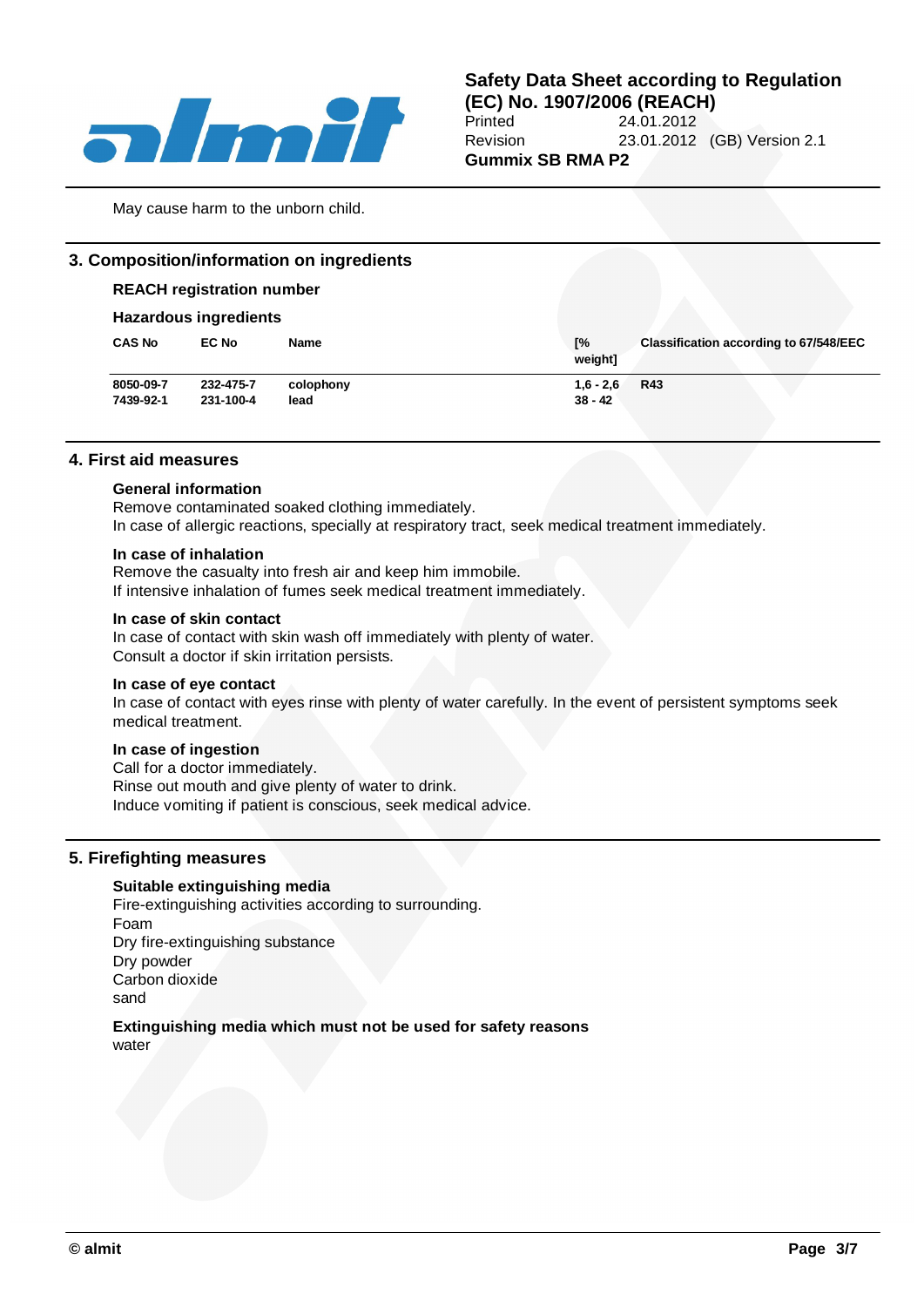

### **Special hazards arising from the substance or mixture**

In case of fire formation of dangerous gases possible. Carbon monoxide (CO)

Carbon dioxide (CO2)

## **Special protective equipment for fire-fighters**

Fire-fighting operations, rescue and clearing work under effect of combustion and smoulder gases just may be done with breathing apparatus.

Do not inhale explosion and/or combustion gases.

### **Additional information**

Fire residues and contaminated firefighting water must be disposed of in accordance with the local regulations.

## **6. Accidental release measures**

### **Personal precautions**

Use personal protective clothing. Use breathing apparatus if exposed to vapours/dust/aerosol. Pay attention to extension of gas especially at ground (heavier than air) and in direction of the wind.

### **Environmental precautions**

Do not discharge into the drains or bodies of water.. Do not discharge into the drains/surface waters/groundwater. Do not discharge into the subsoil/soil.

### **Methods for cleaning up**

Send in suitable containers for recovery or disposal. **Additional Information** Informations for safe handling see chapter 7. Informations for personal protective equipment see chapter 8. Informations for disposal see chapter 13.

## **7. Handling and storage**

### **Advice on safe handling**

Care for thoroughly room ventilation, if necessary use in well ventilated area with local exhaust ventilation at workplace.

Use only in well-ventilated areas.

### **Advice on protection against fire and explosion**

The product is not combustible.

### **Requirements for storage rooms and vessels**

Ventilate store-rooms thoroughly. Keep only in original container.

## **Advice on storage compatibility**

Do not store together with food. Store at cool and aired place and at distance to acids and alkalies.

**Further information on storage conditions**

Store at cool and aired place.

### **Information on storage stability**

Storage time: 24 months.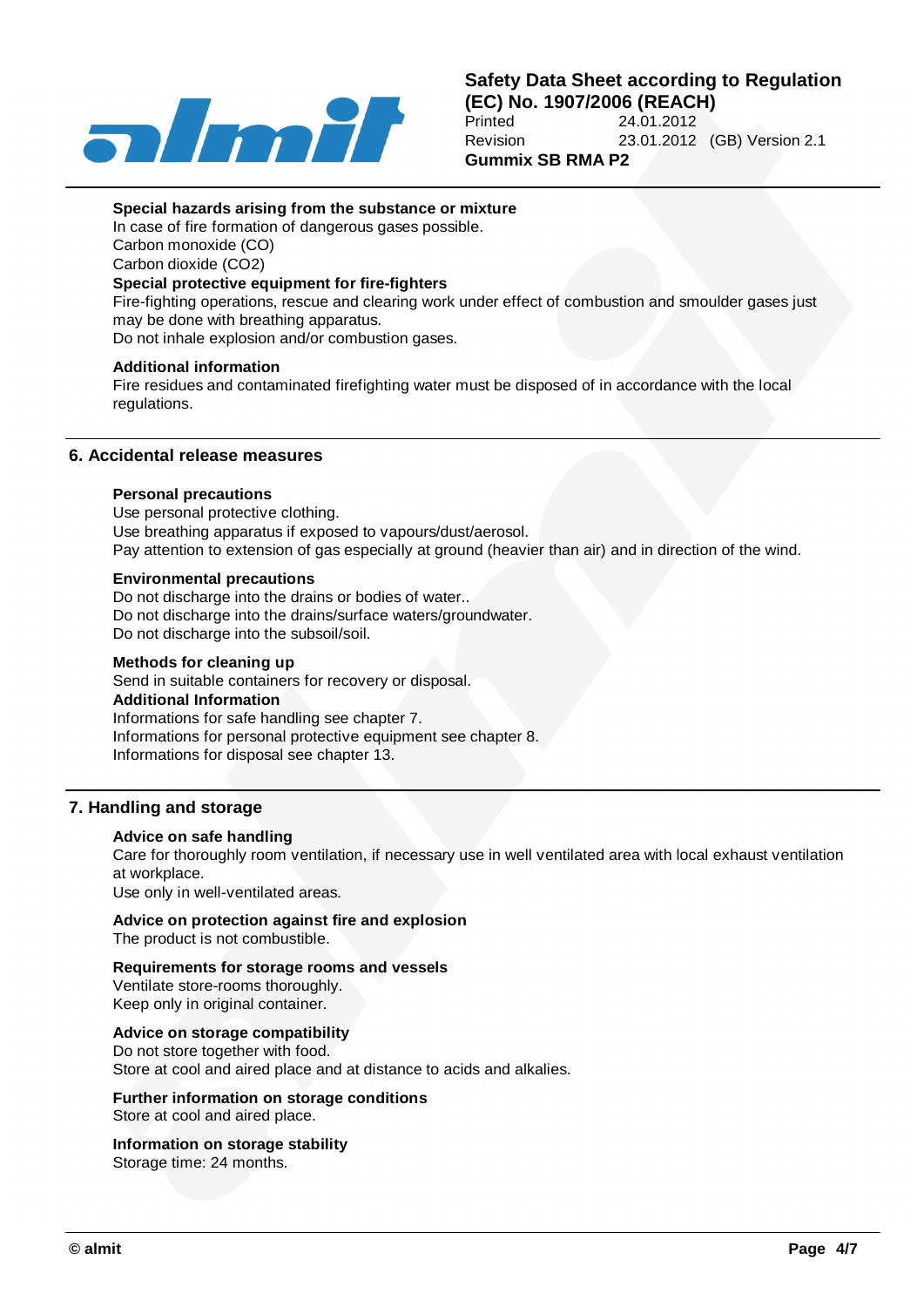

## **Safety Data Sheet according to Regulation (EC) No. 1907/2006 (REACH)** 24.01.2012 Revision 23.01.2012 (GB) Version 2.1 **Gummix SB RMA P2**

### **! 8. Exposure controls/personal protection**

### **Respiratory protection**

In case of insufficient ventilation or long-term effect use breathing apparatus. Breathing apparatus

#### **Hand protection** PVC gloves Neoprene gloves

**Eye protection** tightly fitting goggles

## **Skin protection**

protective clothing

## **General protective measures**

Avoid contact with eyes and skin Do not inhale gases/vapours/aerosols.

### **! Hygiene measures**

At work do not eat, drink, smoke or take drugs. Keep separated from food and feed. Wash hands and skin before breaks and after work.

## **9. Physical and chemical properties**

| Form<br>solid                                          |                | <b>Colour</b><br>silver-grey |        |           |  |  |
|--------------------------------------------------------|----------------|------------------------------|--------|-----------|--|--|
| Important health, safety and environmental information |                |                              |        |           |  |  |
|                                                        | Value          | Temperature<br>at            | Method | Remark    |  |  |
| melting range                                          | 183 - 190 °C   |                              |        |           |  |  |
| <b>Flash point</b>                                     | no             |                              |        |           |  |  |
| Ignition temperature                                   | no             |                              |        |           |  |  |
| Vapour pressure                                        | $< 0.1$ mbar   | 20 °C                        |        |           |  |  |
| <b>Density</b>                                         | 8,5 g/cm3      | 20 °C                        |        |           |  |  |
| <b>Rel. vapour density</b>                             | $\,6$          | 20 °C                        |        |           |  |  |
| Solubility in water                                    |                |                              |        | insoluble |  |  |
| <b>Viscosity</b>                                       | not determined |                              |        |           |  |  |
| <b>Explosive properties</b><br>no                      |                |                              |        |           |  |  |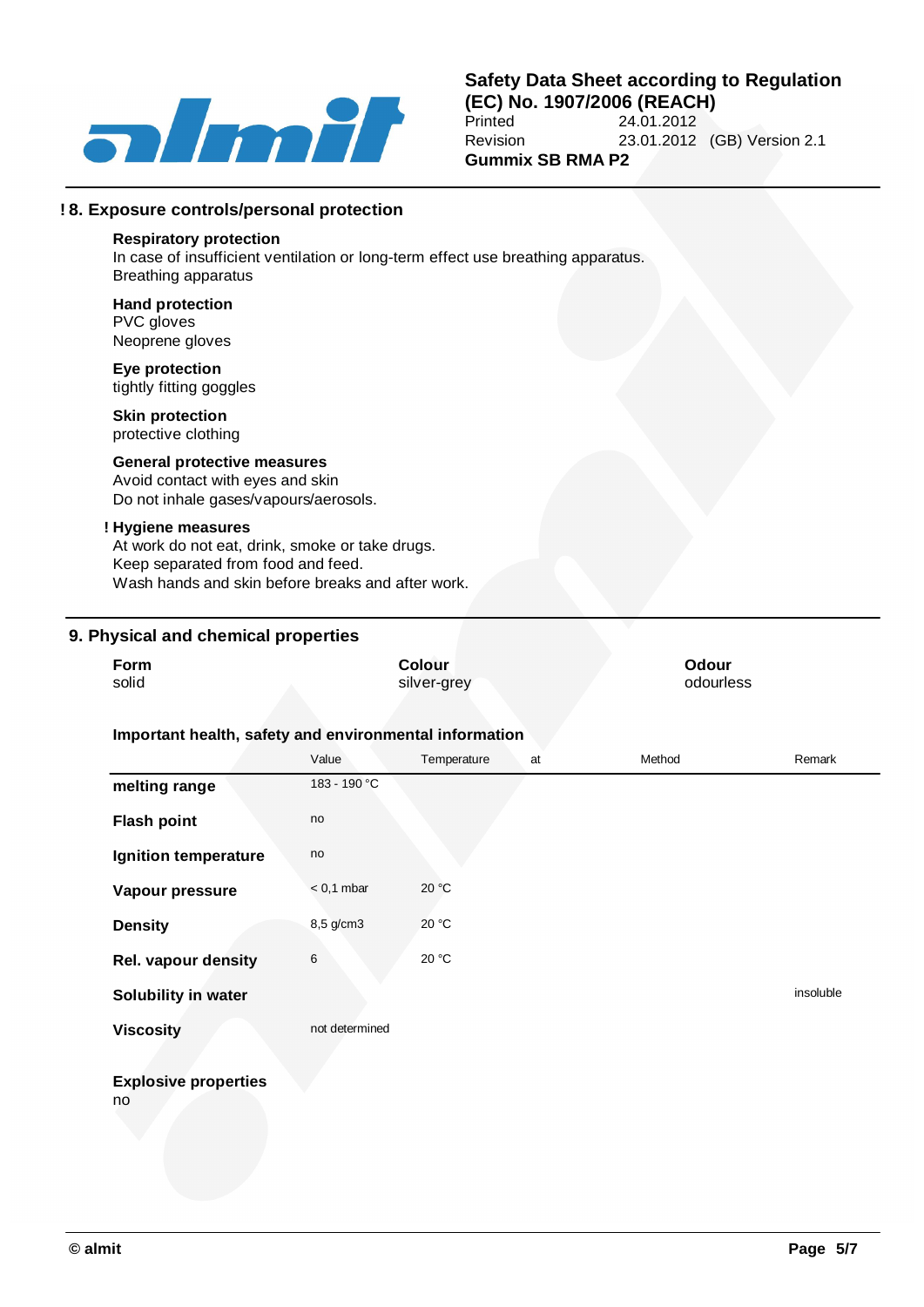

## **Safety Data Sheet according to Regulation (EC) No. 1907/2006 (REACH)** 24.01.2012 Revision 23.01.2012 (GB) Version 2.1 **Gummix SB RMA P2**

### **Additional information**

## **10. Stability and reactivity**

**Conditions to avoid** not determined **Materials to avoid** Reactions with acids and strong oxidising agents.

## **Hazardous decomposition products**

Carbon monoxide and carbon dioxide. Toxic metal compounds Irritant gases/vapours

## **11. Toxicological information**

### **Acute toxicity/Irritability/Sensitization**

|                                                                                                                                                                                                                           | Value/Validation | <b>Species</b> | Method | Remark                                             |
|---------------------------------------------------------------------------------------------------------------------------------------------------------------------------------------------------------------------------|------------------|----------------|--------|----------------------------------------------------|
| <b>Irritability skin</b>                                                                                                                                                                                                  | irritant         |                |        |                                                    |
| <b>Irritability eye</b>                                                                                                                                                                                                   | irritant         |                |        |                                                    |
| <b>Skin sensitization</b>                                                                                                                                                                                                 | sensitizing      |                |        |                                                    |
|                                                                                                                                                                                                                           |                  |                |        |                                                    |
| <b>Subacute Toxicity - Carcinogenicity</b>                                                                                                                                                                                |                  |                |        |                                                    |
|                                                                                                                                                                                                                           | Value            | Species        | Method | Validation                                         |
| <b>Mutagenicity</b>                                                                                                                                                                                                       |                  |                |        | Information on genotoxicity in<br>vitro available. |
| <b>Experiences made from practice</b><br>Risk of strong health injuries in case of long-term exposition.<br>Irreversible injuries possible.<br>Liver and renal damage is possible.<br>Chronical health injuries possible. |                  |                |        |                                                    |
| 12. Ecological information                                                                                                                                                                                                |                  |                |        |                                                    |
| 12. Ecological information<br>Data on elimination (persistence and degradability)                                                                                                                                         |                  |                |        |                                                    |

| Data on elimination (persistence and degradability) |                  |                    |        |                        |  |  |
|-----------------------------------------------------|------------------|--------------------|--------|------------------------|--|--|
|                                                     | Elimination rate | Method of analysis | Method | Validation             |  |  |
| <b>Biological</b><br>degradability                  |                  |                    |        | not readily degradable |  |  |

### **Degradability according to WRMG**

Because of its consistency the product cannot be dispersed in the environment. Adverse ecological effects are therefore unlikely on the basis of current knowledge.

#### **Mobility and bioaccumulative potential**